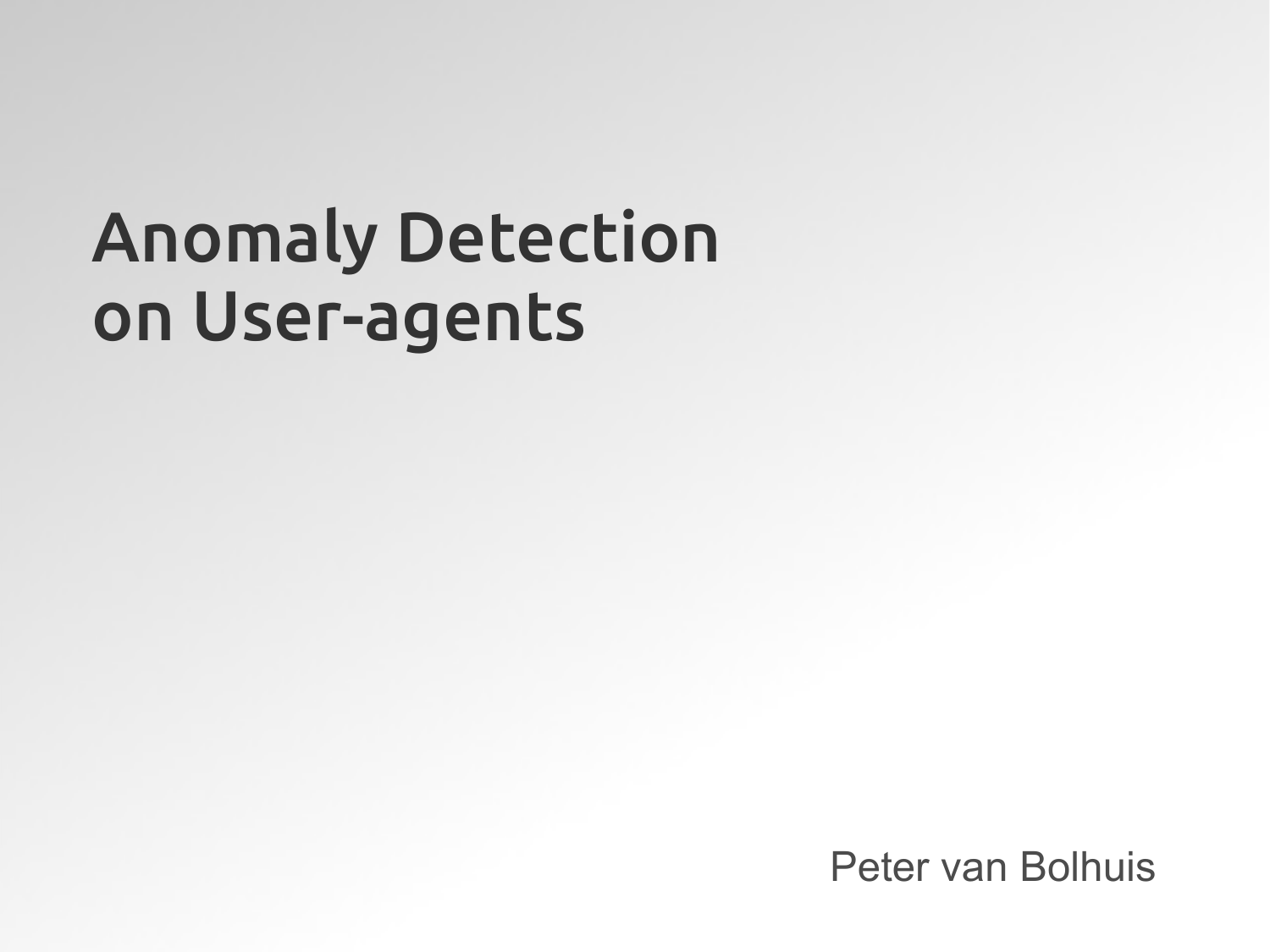## Overview

- Introduction
- Research Question
- User-agents
- Scoring host anomalies
- Verification
- Conclusion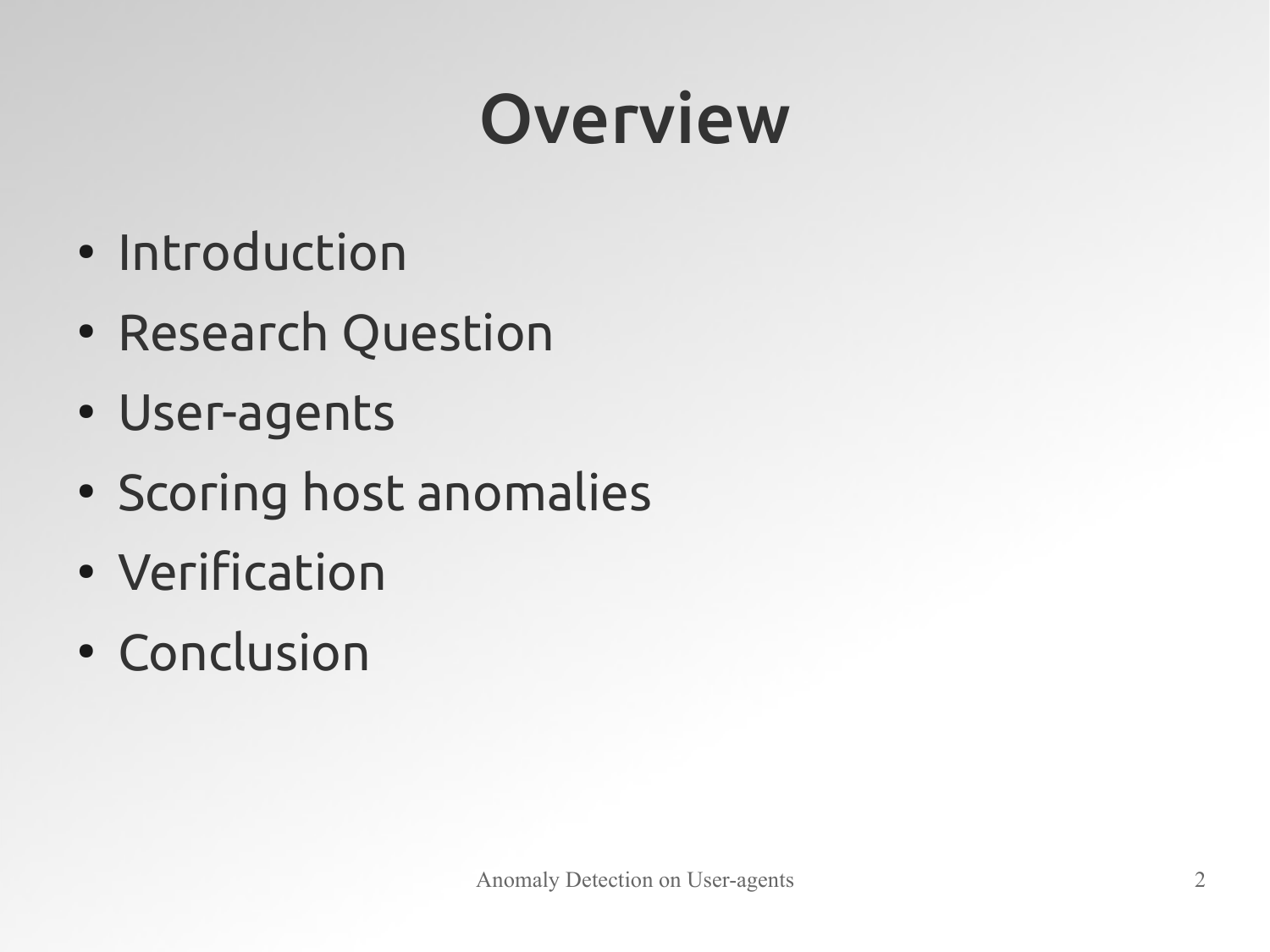## Introduction

- Methods
	- Statistical
	- Knowledge based
	- Machine learning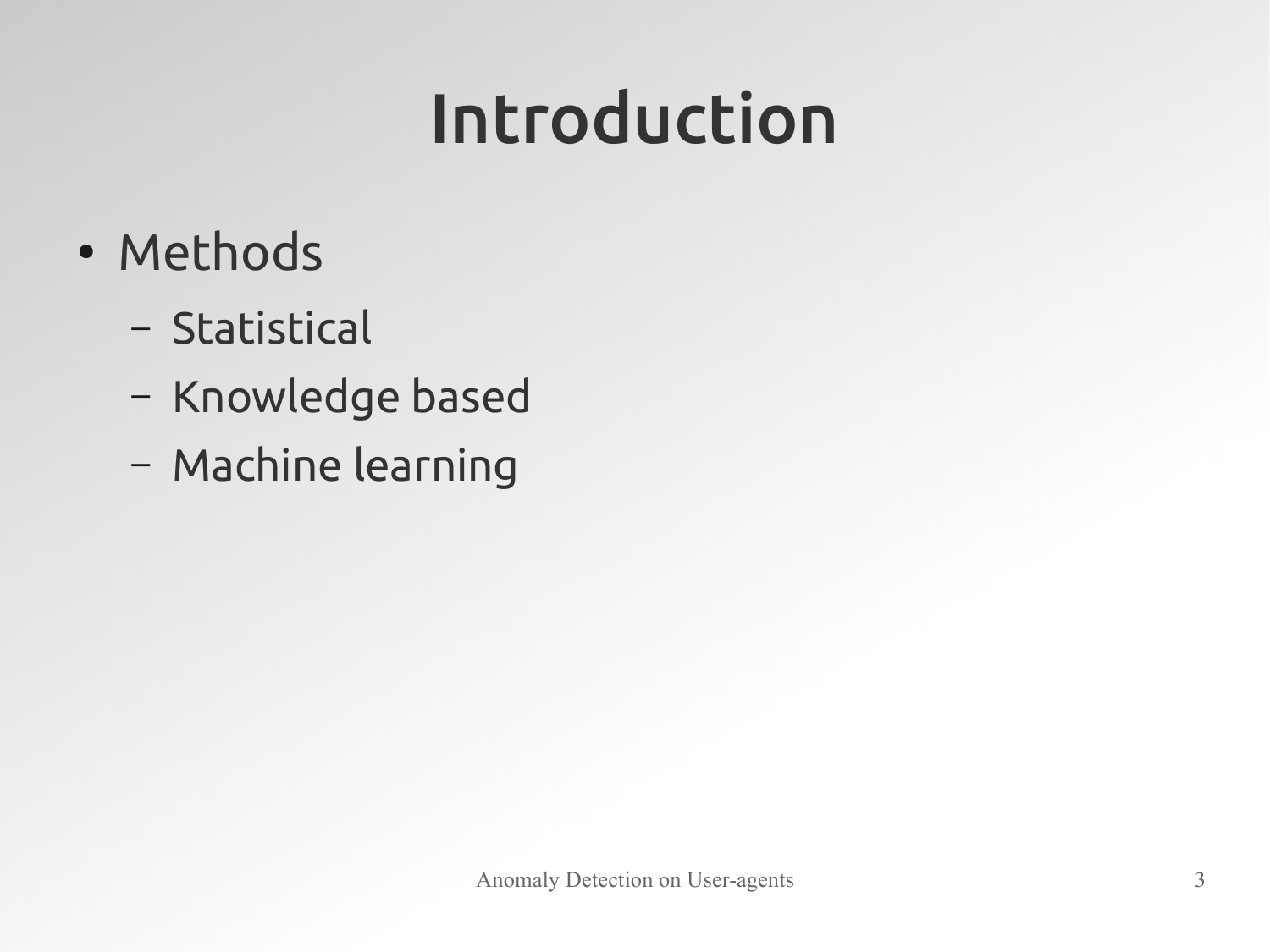### Research Question

*What is the effectiveness of statistical anomaly detection when applied to user-agent strings?*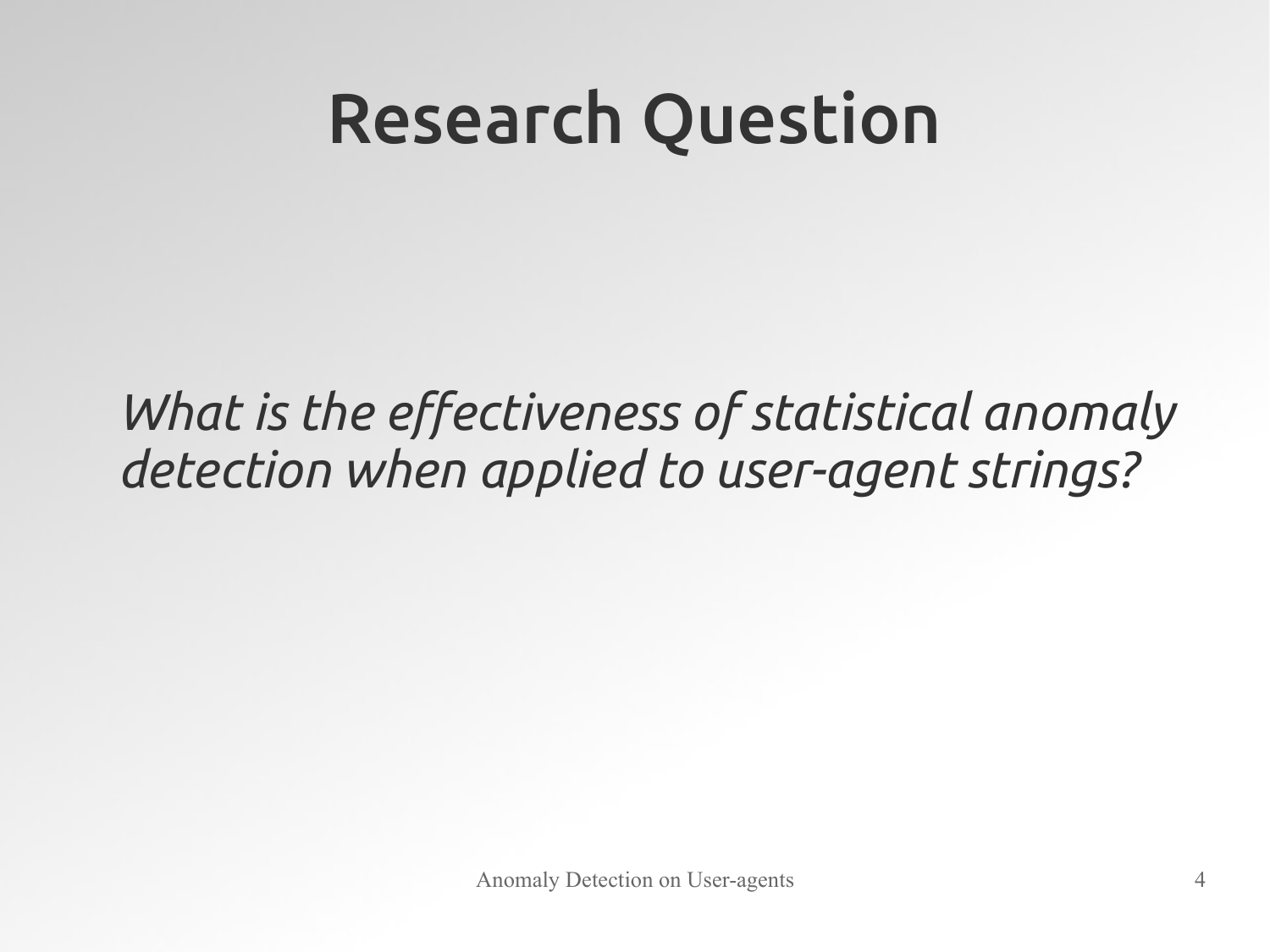### User-agents

- Programs that "*act on behalf of a user*"
- Identify themselves with a string
	- Mozilla/4.0 (compatible; MSIE 7.0; Windows NT 6.1; WOW64; Trident/7.0; SLCC2; .NET CLR 2.0.50727; .NET CLR 3.5.30729; .NET CLR 3.0.30729; Media Center PC 6.0; eSobiSubscriber 2.0.4.16; BRI/1; MAAR; .NET4.0C; AskTbORJ/5.15.9.29495; .NET4.0E; BRI/2) Funshion/1.0.0.1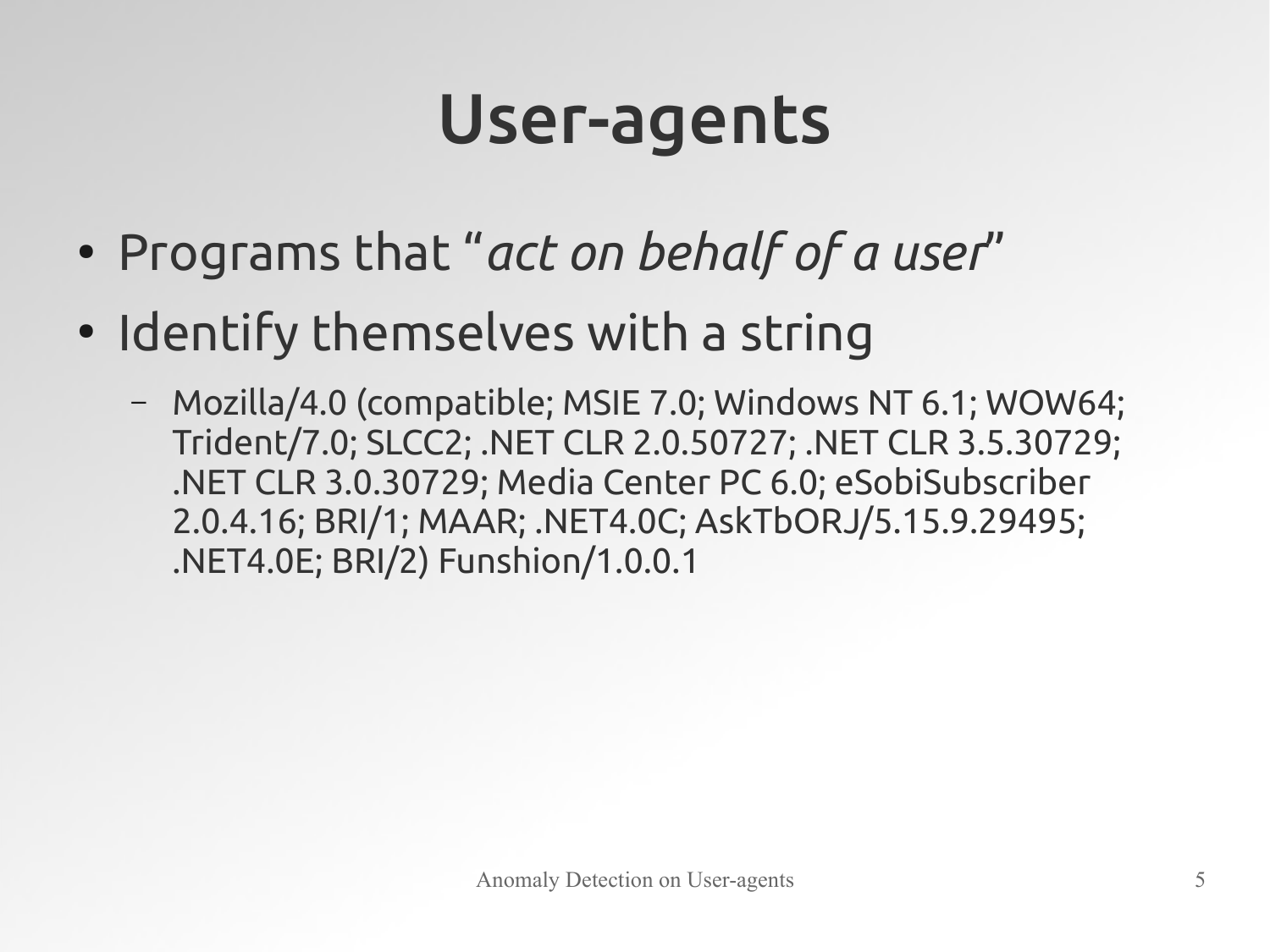# User-agents (2)

- Problem:
	- Mozilla/4.0 (compatible; version 1.33.7)
	- Mozilla/4.0 (compatible; version 1.33.8)
	- Dalvik/1.4.2 (AskTbORJ/5.15.9.29495)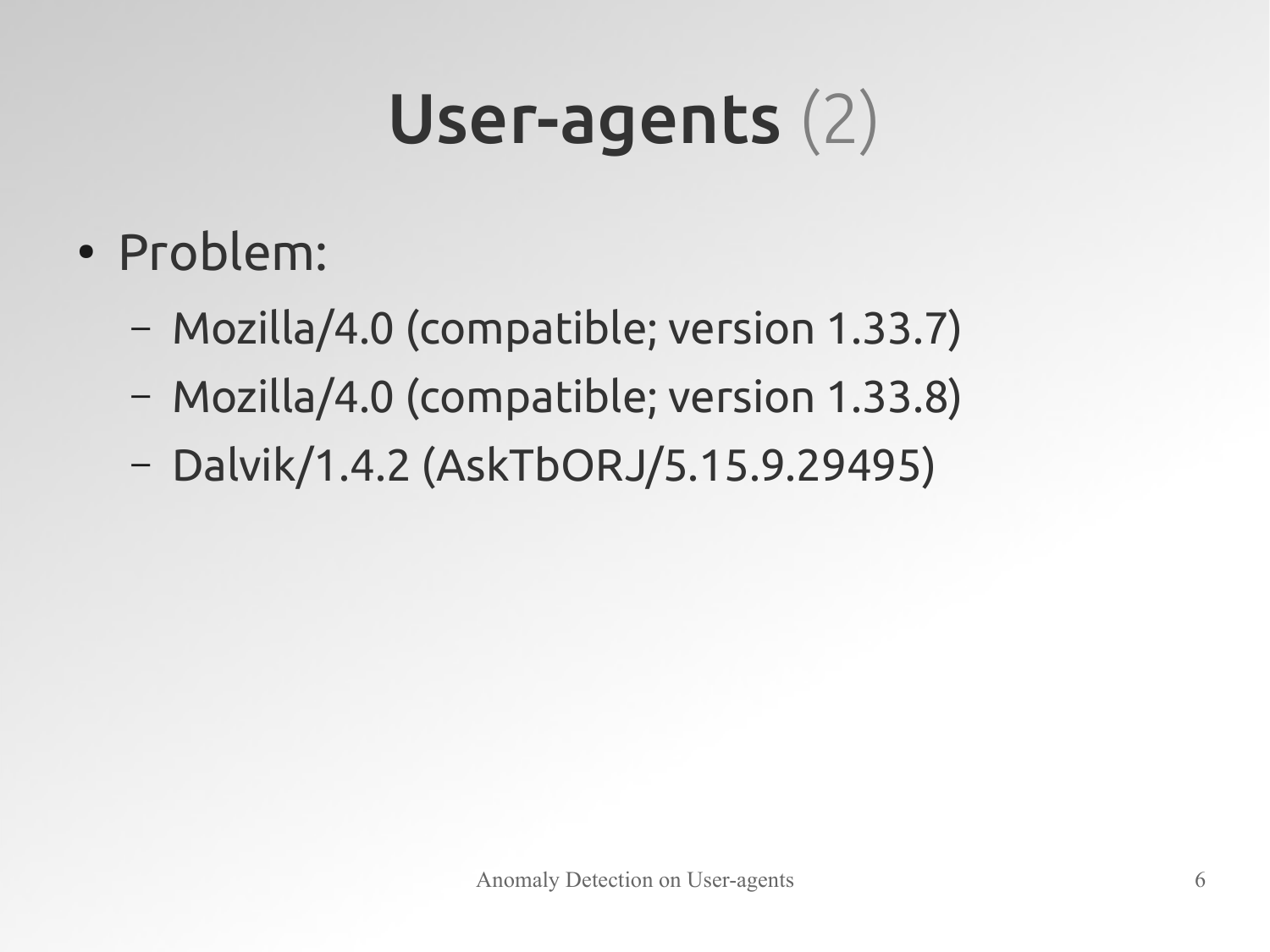# User-agents (3)

- Splitting on elements
	- Mozilla/4.0
	- Dalvik/1.4.2
	- Compatible
	- Version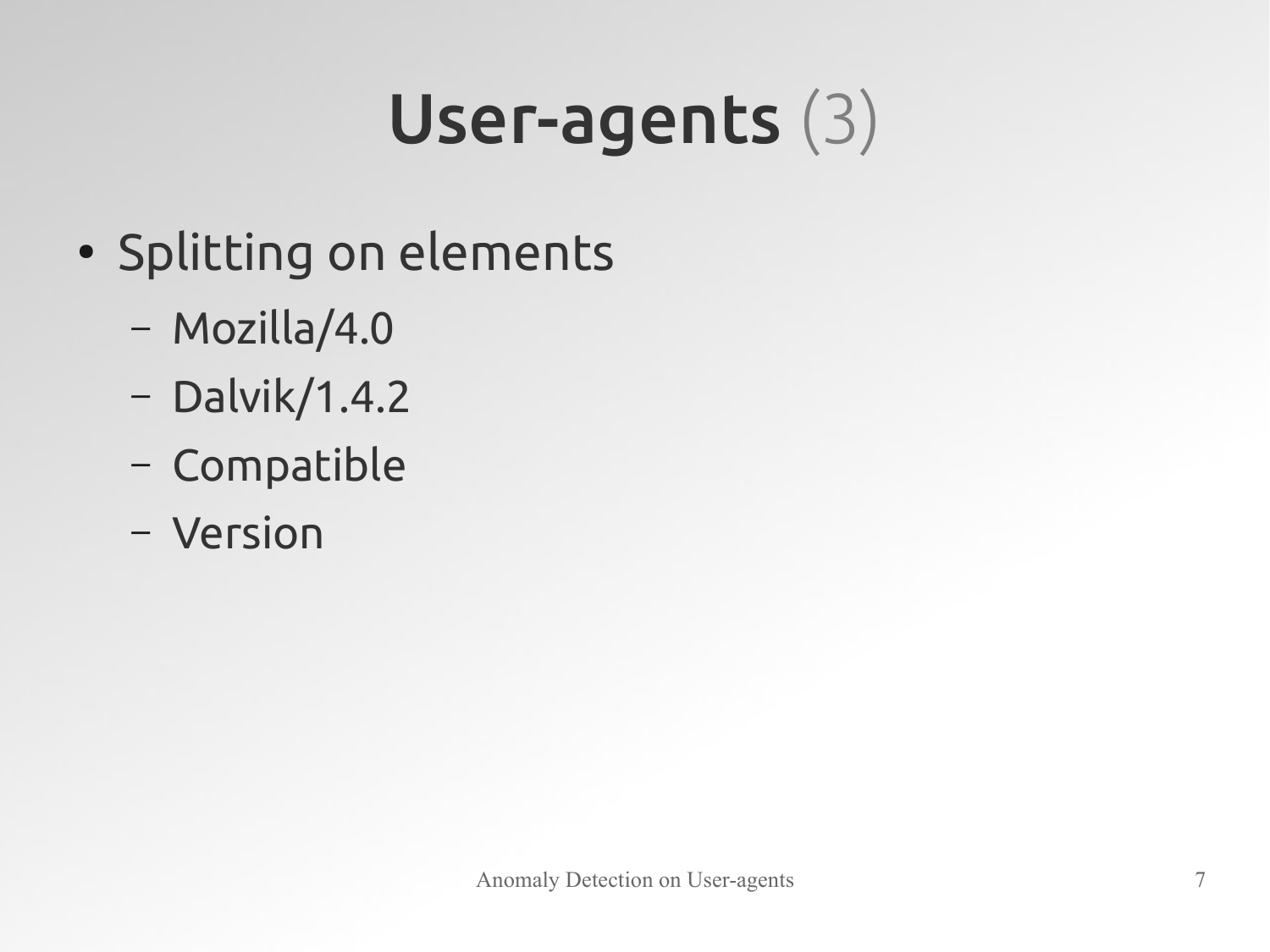

#### User-agent-element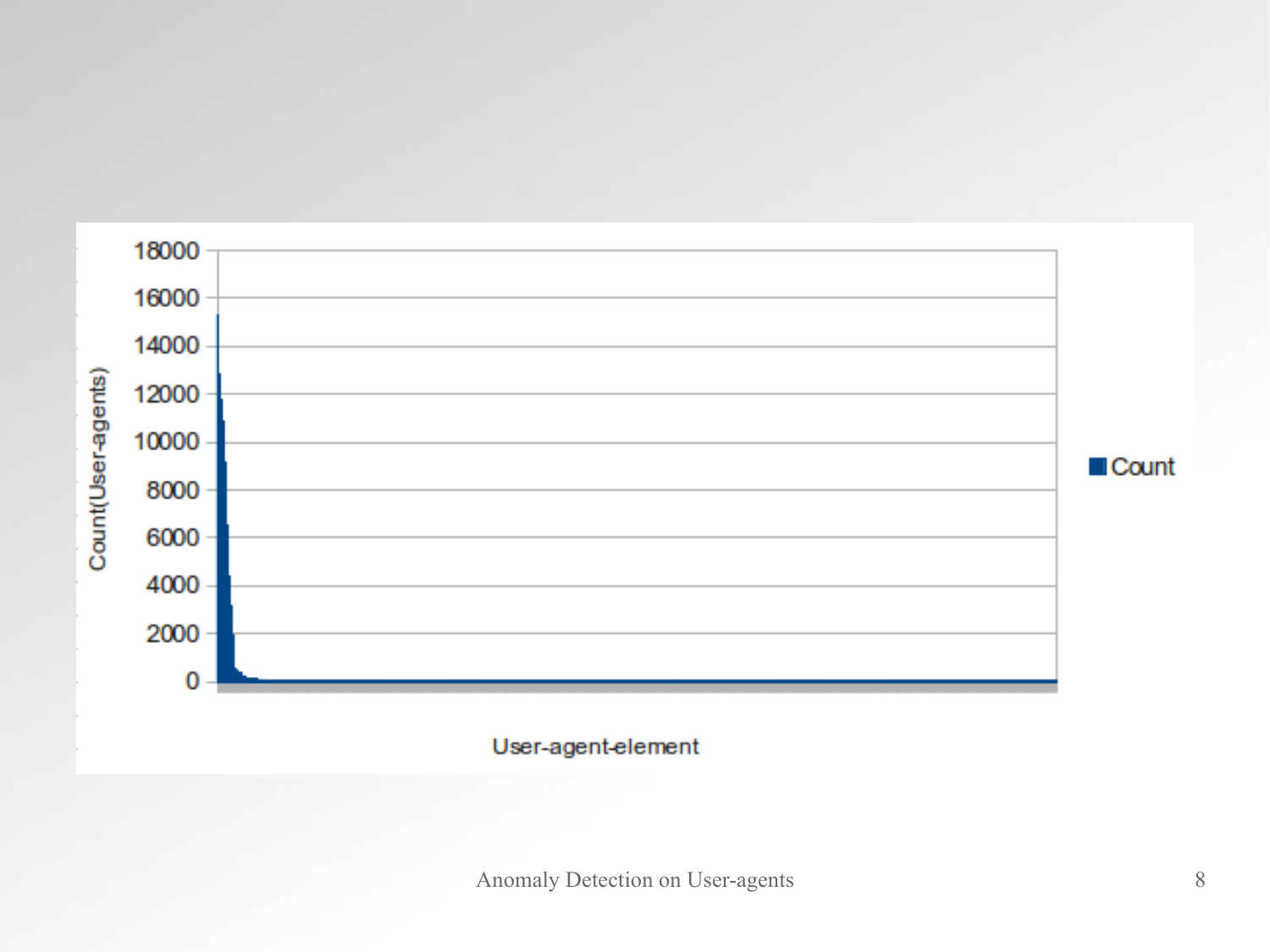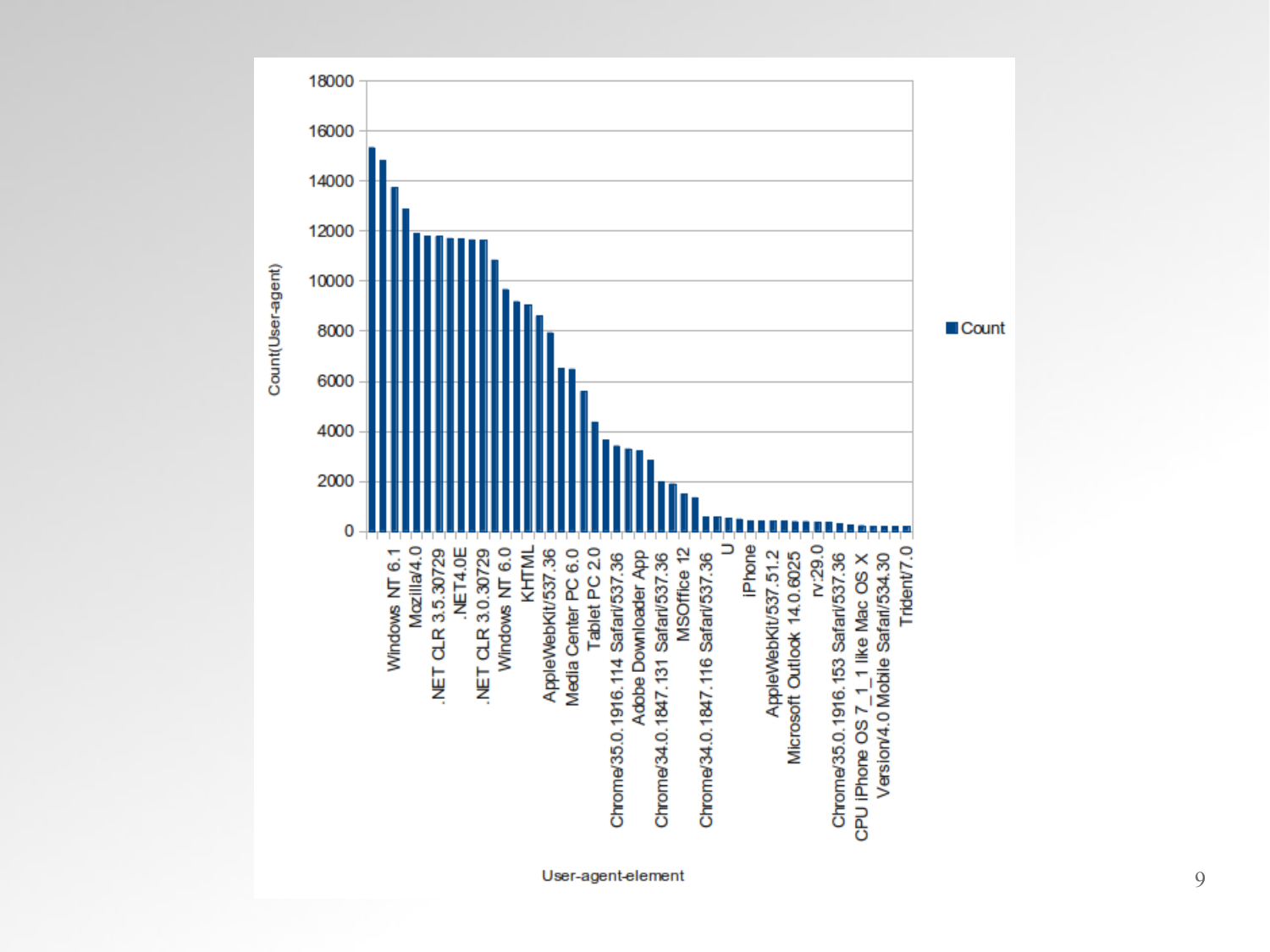# Scoring host anomalies

• Elements with the lowest *n* occurrences give a host a +1

| <b>User-agent element</b> | #Occurrences   | <b>Increases score</b> |
|---------------------------|----------------|------------------------|
| Mozilla/4.0               | 100            | <b>No</b>              |
| AppleWebKit/537.36        | 20             | <b>No</b>              |
| Dalvik/1.4.0              | 10             | Yes                    |
| AppWorld/5.0              | $\overline{2}$ | Yes                    |
| Q10/10.2.1.3175           | 2              | Yes                    |
| zh-cn                     | $\mathcal{P}$  | Yes                    |
| <b>4012FREE</b>           |                | <b>Yes</b>             |
|                           |                |                        |

Table for  $n = 3$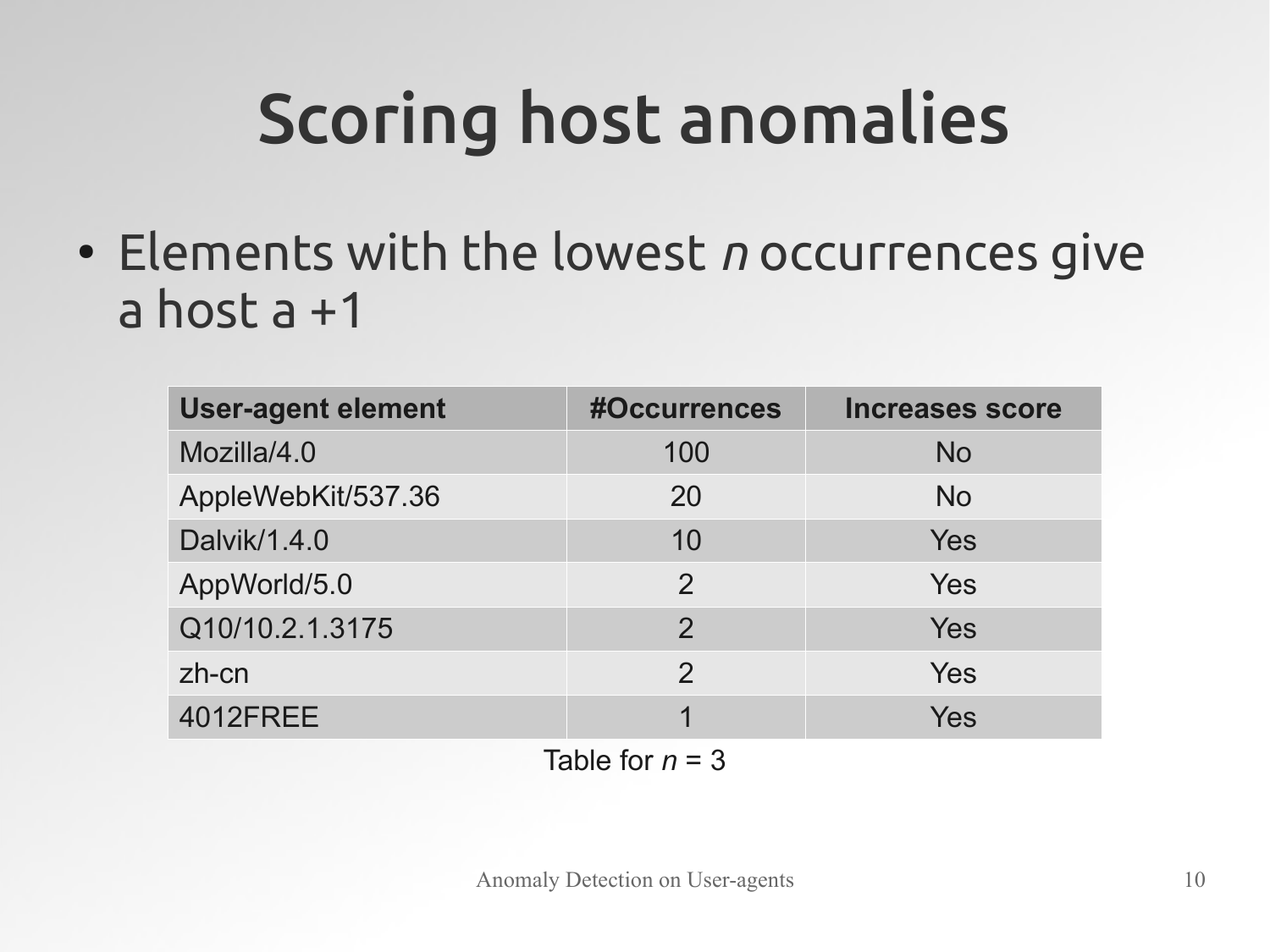## Scoring host anomalies (2)

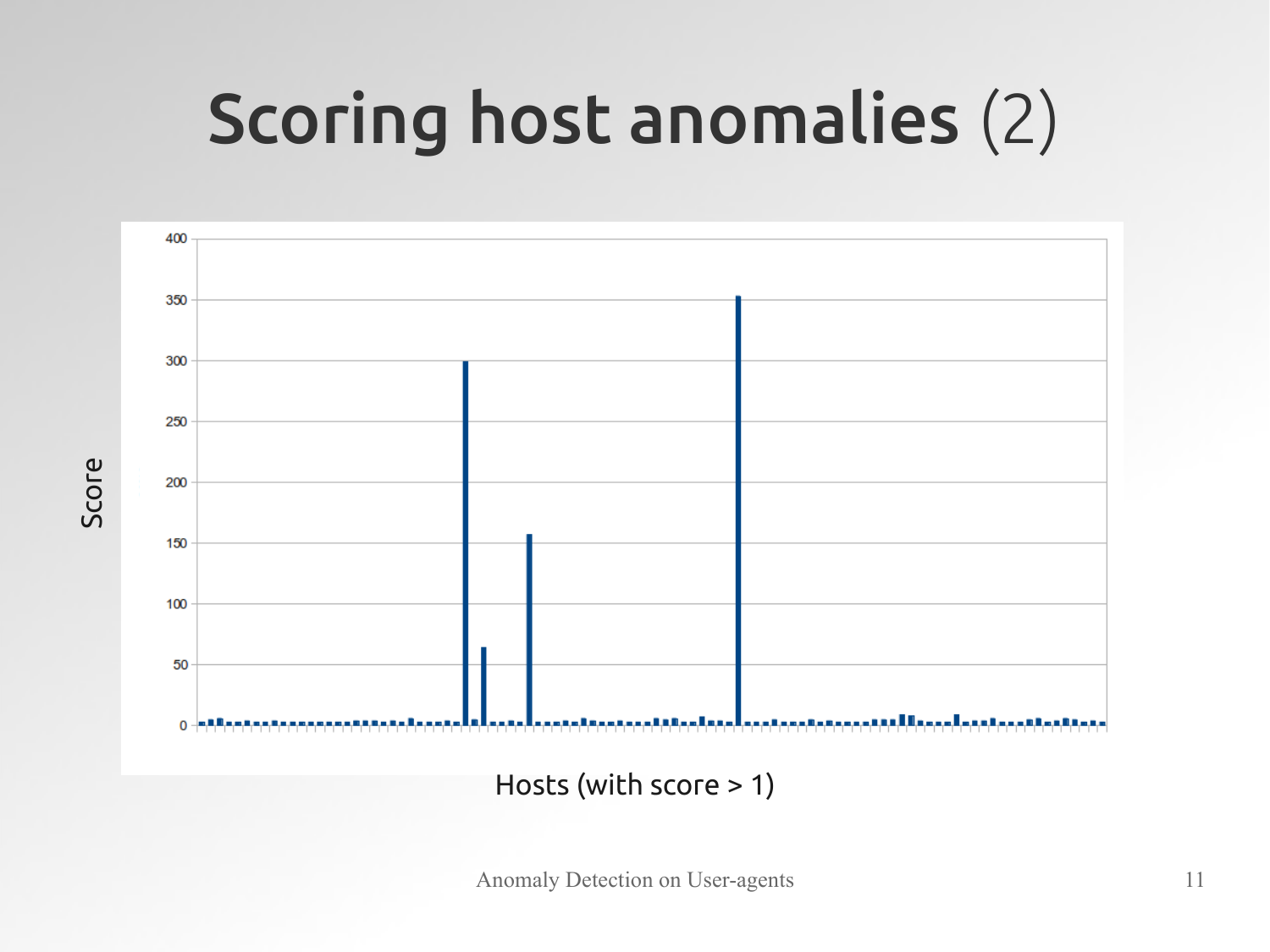### Verification

| <b>Host</b>             | <b>Score</b> | <b>Result of verification</b>               |
|-------------------------|--------------|---------------------------------------------|
| $\overline{\mathsf{A}}$ | 299          | Host was a phone: Compliance incident       |
| B                       | 64           | Host infected with Conduit Browser Hijacker |
| $\overline{C}$          | 157          | Host was a proxy                            |
| D                       | 353          | Host was a proxy                            |

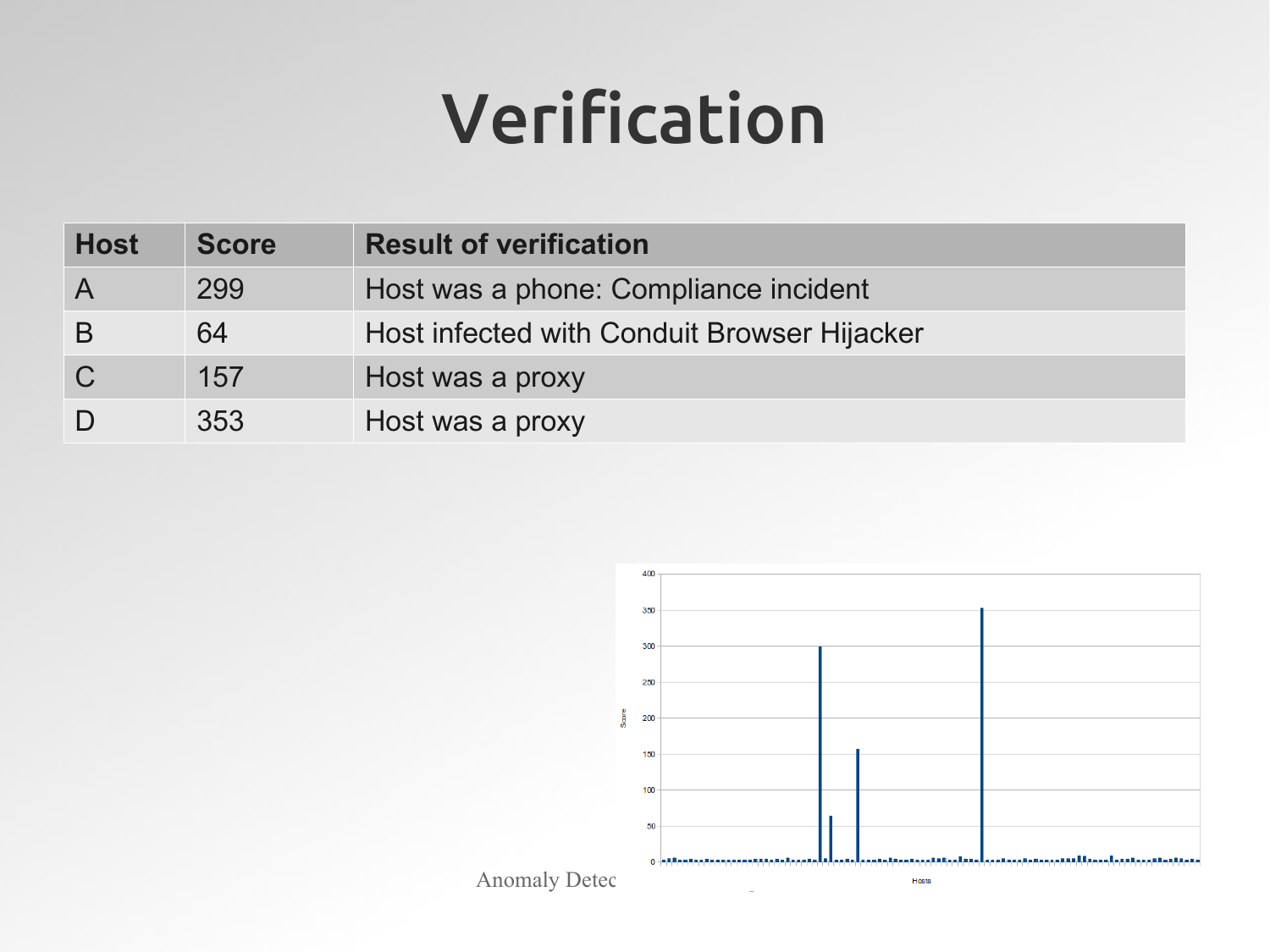# Conclusion

- User-agent strings can be used for anomaly detection
	- Best results on uniform networks
	- Anomalies are not necessarily infections, but rather installed software packages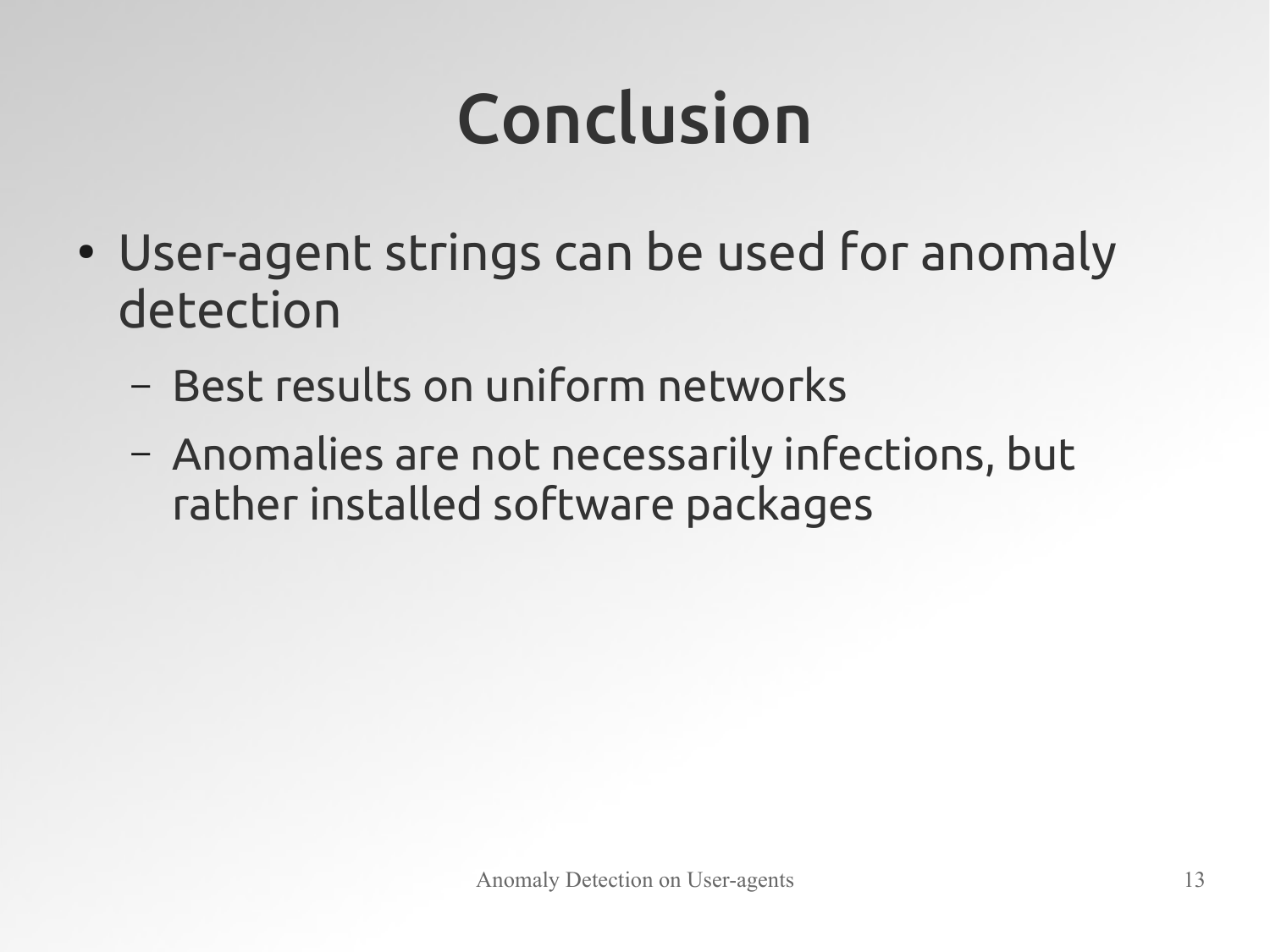### Demo